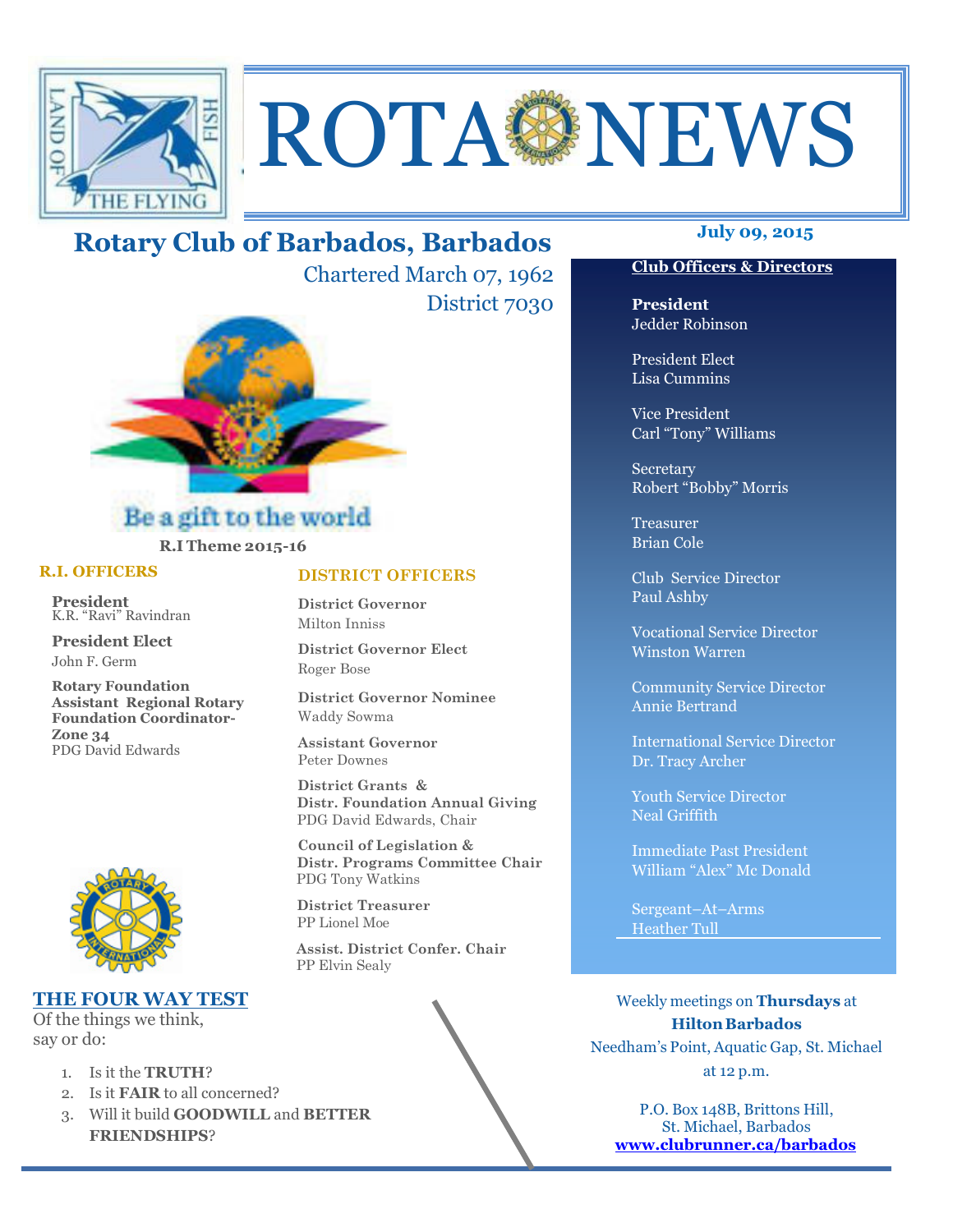#### **THE ROTARY CLUB OF BARBADOS WELCOMES ALL VISITING ROTARIANS AND GUESTS**



**Today we welcome District Governor Milton for his annual visit when he will discuss with the Board of Directors the plans and programmes of the Club and address the Club, soliciting support for his plans and programmes which are to be executed during the year.** 

#### *Today the greeters are Past Chair Ron "Broker" Williams & PD Berkeley "Bee" Blades*

**Past Chair Ron Williams** joined the Club on Jan 30, 2003. His Classification is Business Services — Computers. In

2003-04 he was Rota News Editor and for 2004- 05 Chair Career Development & Awareness.

More recently for 2012-13 he chaired the Children's Homes Committee and served on the Interact Committee.

For 2013-14 he continued to serve on the

Interact and Children's Homes Committees. For 2014-15 he served on the Children's Homes, PR, SAA and Vocational Service Committees.

Currently he serves on the Youth Services Committee



**Past Director Berkeley** joined the Club on February 24, 1994. He served as Director Community Service - 1998-99 and twice as Chairman Children's Homes 1996-97 and 2002-03. Bee indicates that " *I have personally visited every Government Children's home during my tenure as Chairman of the Committee"* 

Bee has always taken a keen interest in the environment and was a member of the Barbados Environmental Association prior to joining Rotary. He has been instrumental in securing "Flags" and "Banners" for the Club. For 2014-15 Berkeley served on the Children's Homes & Environment Committees. He continues to serve on the Children's Home Committee for 2015-16.

*—————————————————————————————————————————————————————* 

#### **HIGHLIGHTS OF THE FIRST MEETING OF THE YEAR JULY 02, 2015 WHICH WAS A FELLOWSHIP MEETING**



**Hilton Barbados witnessed two historic occasions last Thursday, the CARICOM Heads meeting and the First Meeting to be chaired by our new President Je***dder.* 

The highlight of our meeting was the installation of the incoming board, who because of the Joint Installation on Saturday, June 27, were unable to be part of the grand tradition for Installation Night.

Members were reminded of the responsibility to attend the next meeting

which represented the Annual Visit by the District Governor.

#### **HIGHLIGHTS OF THE FIRST MEETING OF THE YEAR JULY 02, 2015 WHICH WAS A FELLOWSHIP MEETING**

*Vice President, PP Tony Club Service Paul*









#### *Secretary, PP Bobby Vocational Service Winston*



*Treasurer Brian Youth Service Neal* 



#### *Continued next page*

**MEETING DETAILS - Thursday July 02, 2015 SAA - PD Heather M. Tull** 

- **Attendance 54%**
- **Raffle \$75.00**
- **Winner PS Neville "Roy" Smith**
- **Fines \$217.10**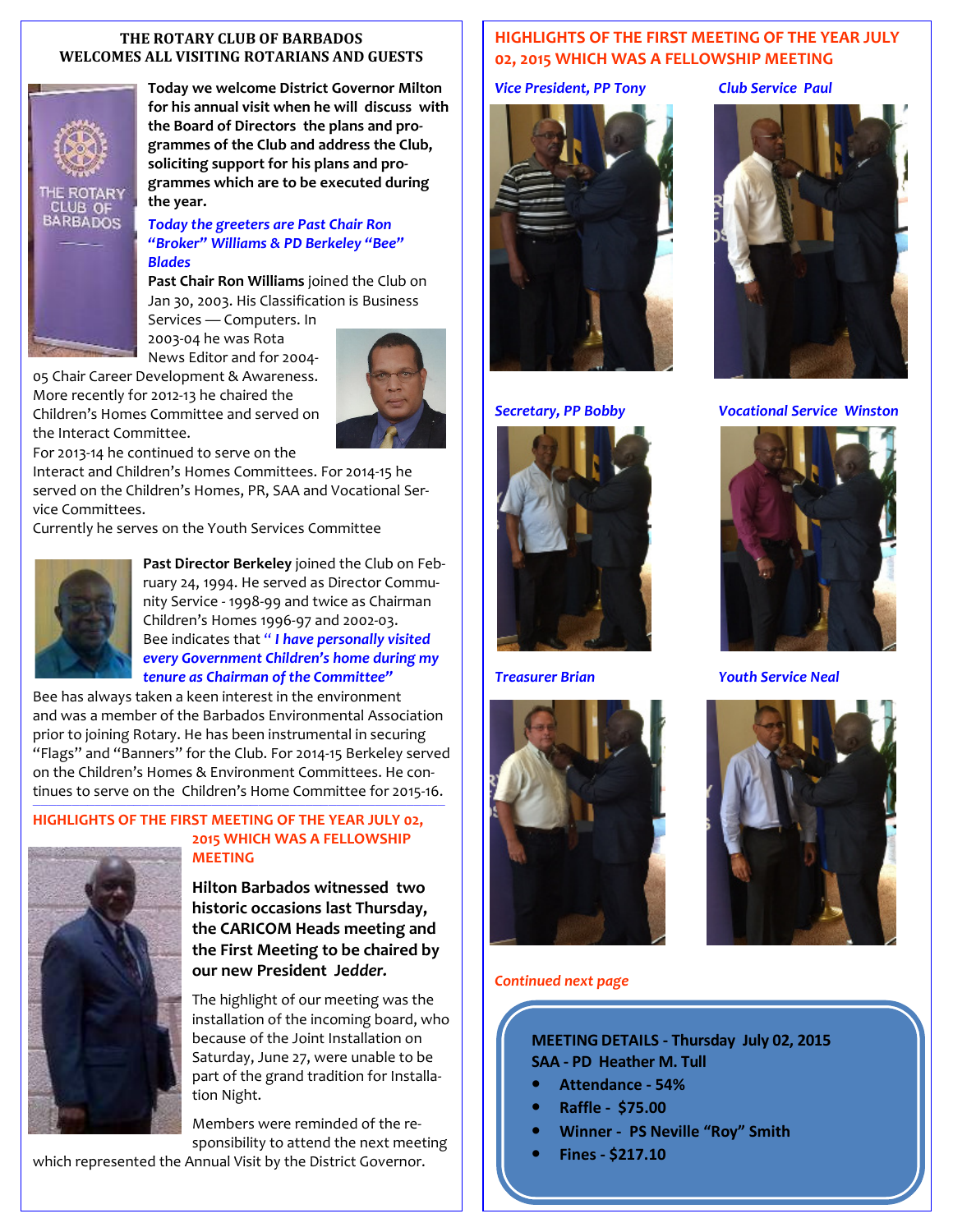#### **HIGHLIGHTS OF THE FIRST MEETING OF THE YEAR JULY 02, 2015 WHICH WAS A FELLOWSHIP MEETING**

#### *International Service Dr. Tracy Not Pinned, IPP Alex, PE Lisa,*





*Com Ser Annie & SAA Heather*



**Polio to be eradicated shortly: President**  Tuesday, 30 June 2015 20:06

ISLAMABAD: President Mamnoon Hussain Tuesday reiterated that Pakistan was committed to eradication of polio virus and expressed the hope that polio virus would be eradicated from the country in the coming two years. He said that Pakistan was not responsible for the spread of polio but the elements which caused the spread of terrorism in the region.

*———————————————————————————* 

The President also called upon the international community to be considerate towards Pakistan and extend all possible cooperation in this regard so that Pakistan was able to work for the elimination of the crippling disease without facing problems. He was talking to Chairman International Polio Plus Committee and Vice Chairman Rotary Foundation Michael K. McGovern who called on him along with a delegation here at Aiwan-e-Sadr, said a press release.

The President emphasized that Pakistan's commitment to polio eradication remained firm and resolute. He underscored that the polio eradication programme enjoyed government's ownership at the highest level and highlighted that the Chief Ministers of all the provinces were paying special attention to ensure that every child was reached by polio programme.

The President assured the delegation that he would personally call governors and urge them to remove administrative gaps for completely eradicating the virus. He mentioned that government of Pakistan's decisive action against terrorism had a positive effect on initiative of polio eradication campaign.

He also appreciated the role of Rotary International as a major partner of the Government of Pakistan in its campaign against polio virus.

Speaking on the occasion, Michael K. McGovern lauded the commitment and seriousness of the efforts of the Government of Pakistan for eradication of polio. He also assured of talking to UNICEF head for lifting travel restrictions imposed on Pakistan.

The delegation, among others, included Ms. Carol A. Pandak Director PolioPlus Program at Rotary International, Aziz Memon, National Chair, Pakistan PolioPlus Committee and high officials of President's Secretariat.

#### *Copyright APP (Associated Press of Pakistan), 2015*

#### **MEET DISTRICT GOVERNOR MILTON INNISS**



**District Governor Milton Inniss was installed in the Joint Ceremony on Saturday June 27, 2015.** He is a member of The Rotary Club of Barbados West and has been a Rotarian for over 25 years. He was introduced by PP Dennis Chandler.

He has served as Club President (2001-02) and as Club Secretary six (6) times. He is also a

Sapphire Paul Harris Fellow. During his year as President, he established the Rotary West Scholarship. This Scholarship is awarded annually to needy students who are at the Baccalaureate level by a joint panel of the Ministry of Education and the Rotary Club of Barbados West. This programme has been in existence for 13 years and 9 students have graduated including one with 1st Class Honours. The

Milton has also served as director of all of the Avenues of Service and chaired many committees within the Club, most notably: Refurbishment of the Paediatric Ward and Renal Dialysis Unit of the Queen Elizabeth Hospital and is currently chairing the refurbishment of the Medical Intensive Care Unit for the same medical institution

Membership Committees

Golf Classic - Established 14 years ago and raises between BDS \$150,000 and BDS \$200,000 annually to assist with the various charities of the Club.

President's Ball - The Club's signature fundraiser For several years Milton's active involvement in Rotary extends beyond his work at the national level in Barbados.

While he is most widely known for his efforts as District Secretary 2010-11, he has served at the District level in the following posts:

District Disaster Relief Chair (2005-06)

programme currently funds 4 students.

Public Relations Chair (2011-12, 2012-13)

Assistant Chair of District Conference Committee on 3 occasions (2000-01, 2004-05, and 2010-11)

Secretary of District Conference Committee (2000-01, and 2004- 05)

GSE committee (2009-10)

Trainer at PETS (2010-11, 2011-12, 2012-13, and 2013-14)

Presenter at District Conference (2010-11, 2011-12, 2012-13, and 2013-14)

#### **The words of DG Milton**

**"Rotary has been an inspiration to me on many levels. It has taught me humility, respect, understanding, commitment, caring, sharing and the value of friendship.** 

**Fellowship, not only at Club level, but also at District Level has also been a very powerful force for me.** 

**We meet Rotarians from all walks of life, various positions in society and various cultural backgrounds who all share one common interest of service."**  ———————————————————————————



*And who are these gentlemen?*